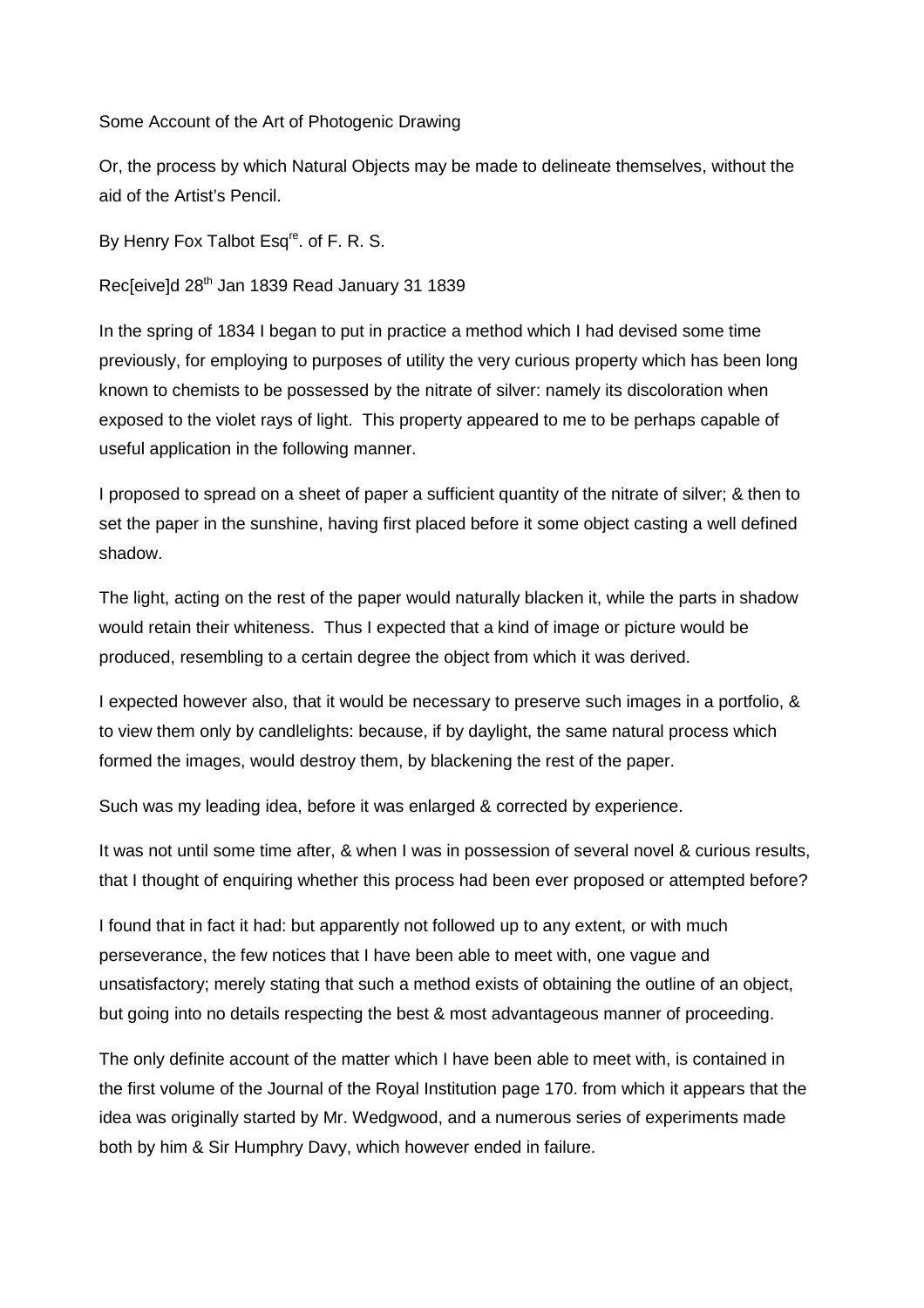I will take the liberty of quoting a few passages from this memoir.

"The copy of a painting, immediately after being taken, must be kept in an obscure place. It may indeed be examined in the shade, but in this case the exposure should be only for a few minutes.

No attempts that have been made to prevent the uncoloured parts from being acted upon by light, have as yet been successful. They have been covered with a thin coating of fine varnish, but this has not destroyed their susceptibility of becoming coloured.

When the solar rays are passed through a print & thrown upon prepared paper, the unshaded parts are slowly copied: but the lights transmitted by the shaded parts, are seldom so definite as to from a distinct resemblance of them, by producing different intensities of colour.

The images found by means of a camera obscura have been found to be too faint to produce in any moderate time, an effect upon the nitrate of silver. To copy these images was the first object of Mr. Wedgwood, but all his numerous experiments proved unsuccessful."

These are the observations of Sir Humphry Davy. I have been informed by a scientific friend that this unfavourable result of Mr. Wedgwood's & Sir Humphry Davy's experiments, was the chief cause which discouraged him from following up with perseverance, the idea, which he had also entertained of fixing the beautiful images of the camera obscura.

And no doubt, when so distinguished an experimenter as Sir H. Davy announced "that all experiments had proved unsuccessful" such a statement was calculated materially to discourage further inquiry.

The circumstance also, announced by Davy, that the paper on which these images were depicted, was liable to become entirely dark; & that nothing hitherto tried, would prevent it; would perhaps have induced one to consider the attempt as hopeless – if I had not (fortunately) before I read it, already discovered a method of overcoming this difficulty, & of fixing the image in such a manner, that it is no more liable to injury or destruction.

In the course of my experiments directed to that end, I have been astonished at the variety of effects which I have found produced by a very limited number of different processes when combined in various ways; and also at the length of time which sometimes elapses before the fade effect of these manifests itself with certainty.

For, I have found, that images formed in this manner, which have appeared in good preservation at the end of 12 months from the time of their formation, have nevertheless somewhat altered during the second year. This circumstance added to the fact that the first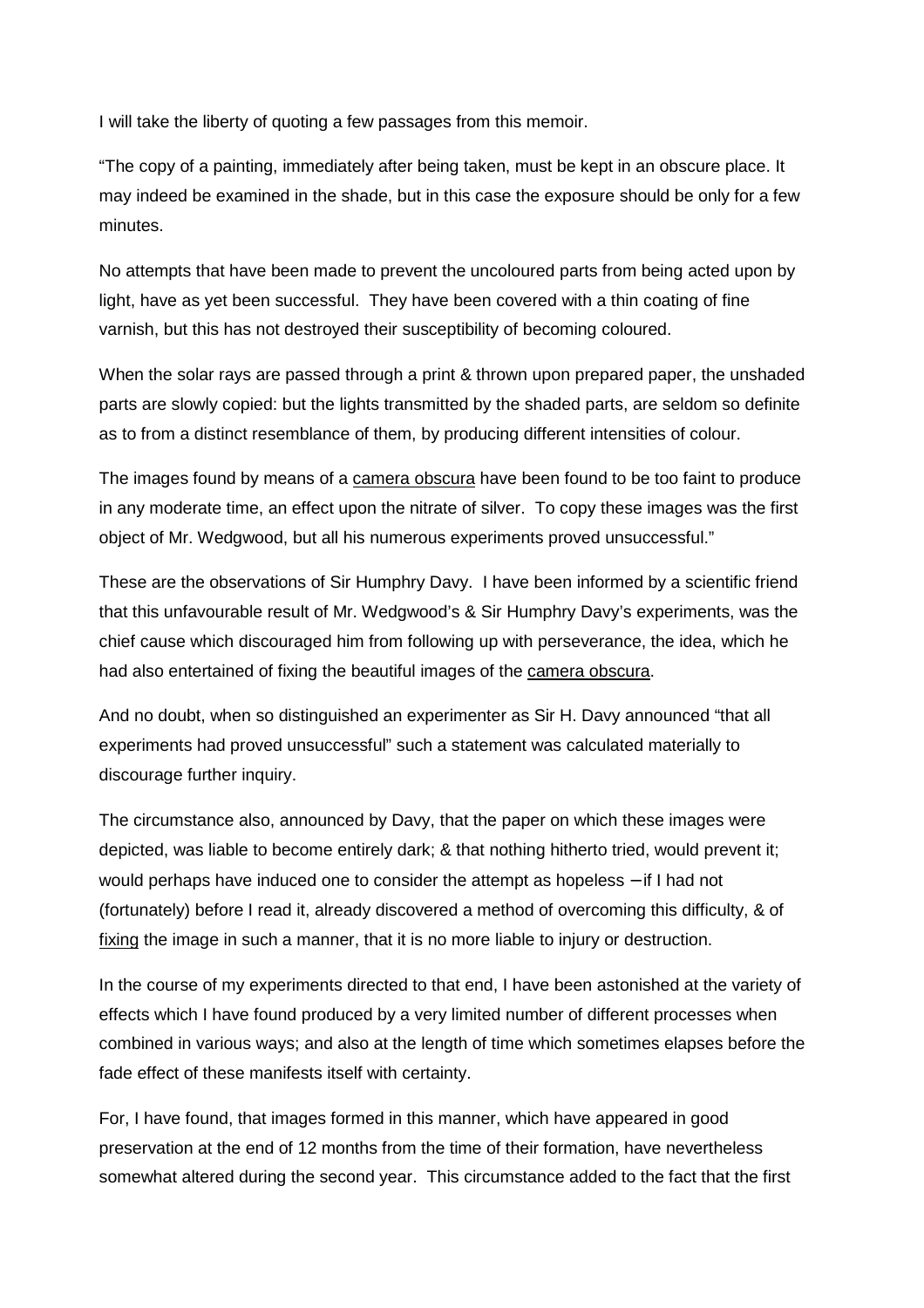attempts which I made, became indistinct in process of time (the paper growing wholly dark) induced me to watch the process of the change during some considerable time: as I thought that perhaps all these images would ultimately be found to fade away.

I found however to my satisfaction, that this was not the case: and having now kept a number of these drawings during nearly five years, without their suffering any deterioration I think myself authorised to draw conclusions from my experiments with more certainty.

 $§.2.$ 

# Effect & appearance of these images

The images obtained in this manner are themselves white, but the ground upon which they display themselves is variously & pleasingly coloured.

Such is the variety of which the process is capable, that by merely varying the proportions & some trifling details of manipulation, any of the following colours are readily obtainable

Sky-blue Yellow Rose-colour Brown, of various shades **Black** 

Green alone, is absent from the list, with the exception of a dark shade of it, approaching to black.

The blue-coloured variety has a very pleasing effect, somewhat like that produced by the Wedgewood-ware which has white figures on a blue ground. This variety also retains its colours perfectly if preserved in a portfolio, & not being subject to any spontaneous change requires no preserving process.

These different shades of colour are of course so many different chemical compounds which chemists have not hitherto distinctly noticed.

§.3.

# First application of this process.

The first kind of objects which I attempted to copy by this process were flowers & leaves, either fresh or selected from my herbarium.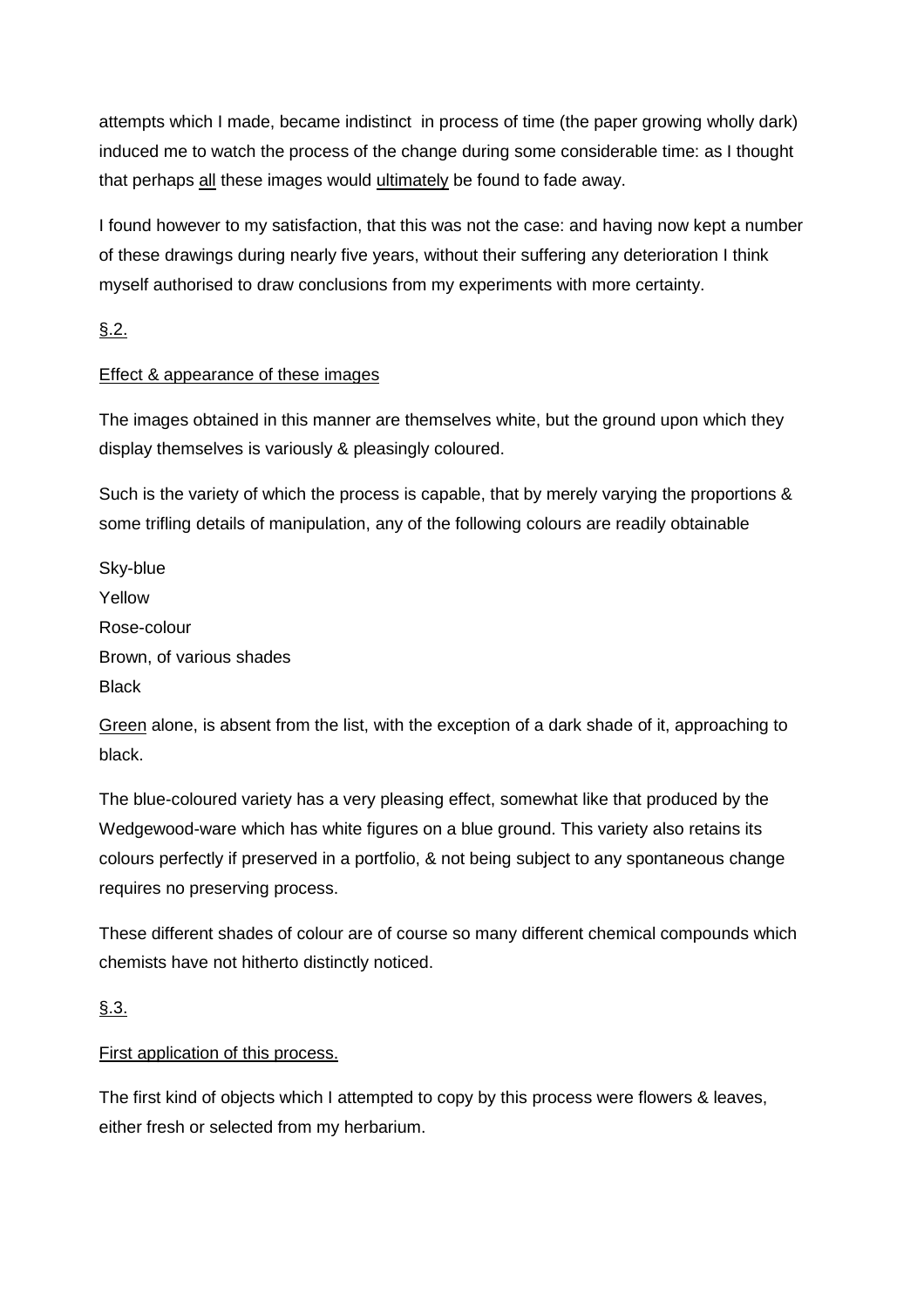These it renders with the utmost truth & fidelity – exhibiting even the venation of the leaves, the minute hairs that clothe the plant, &c. &c.

It is so natural to associate the idea of labour with great complexity and elaborate detail of execution; that one is more struck, at seeing the thousand florets of an Agrostis depicted with all its capillary branchlets (and so accurately, that none of all this multitude shall want its little bivalve calyx requiring to be examined through a lens) – than one is by the picture of the large and simple leaf of an oak or chesnut. But in truth the difficulty is in both cases the same.

The one of these takes no more time to execute than the other: for, the object which would take the most skilful artist days or weeks of labour to trace or to copy, is effected by the boundless powers of natural chemistry in the space of a few seconds.

To give an idea of the degree of accuracy with which some object could be initiated by this process, I need only mention one instance.

Upon one occasion, having made an image of a piece of lace of an elaborate pattern, I showed it to some persons, at the distance of a few feet, with the enquiry: whether it was a good representation?

When the reply was: "that they were not to be so easily deceived; for that was evidently no picture, but the piece of lace itself."

At the very commencement of my experiments upon this subject, when I saw how beautiful were the images which were thus produced by the action of light, I regretted the more that they were destined to have such a brief existence, & I resolved to attempt to find out if possible some method of preventing this, or retarding it as much as possible.

The following Considerations led me to conceive the possibility of discovering a preservative process.

The nitrate of silver which has become black by the action of light, is no longer the same chemical substance that it was before. Consequently, if a picture, produced by solar light, is subjected afterwards to any chemical process, the white & dark parts of it will be differently acted upon: & there is no evidence, that after this action has taken place, these white & dark parts will any longer be subject to a spontaneous change. Or, if they are so, still it does not follow that that change will now tend to assimilate them to each other.

In case of their remaining dissimilar the picture will remain visible, & therefore our object will be accomplished.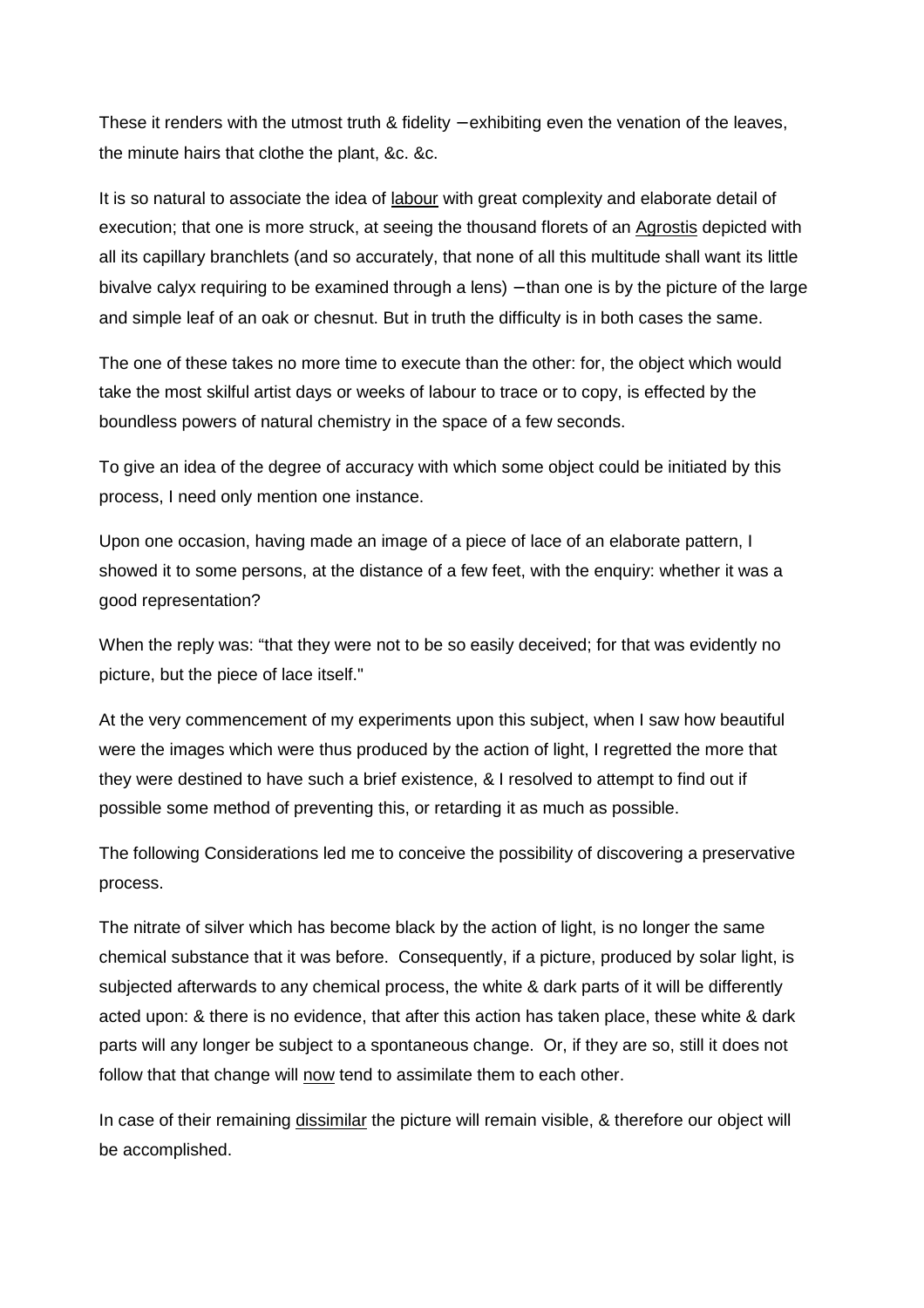If it should be asserted that exposure to sunshine would necessarily reduce the whole to one uniform tint, & destroy the picture, the onus probandi evidently lies on those who make the assertion. If we designate by the letter A the exposure to the solar light; and by B some indeterminate Chemical process, my argument was this: – Since it cannot be shown à priori that the final result of the series of processes A. B. A. will be the same with that denoted by B. A. it will therefore be worth while to put the matter to the test of experiments: – viz. by varying the process B until the right one be discovered: or until so many trials have been made as to preclude all reasonable hope of its existence.

My first trials were unsuccessful, as indeed I expected: but after some time I discovered a method which answers perfectly, and shortly afterwards, another.

On one of these more especially I have made numerous experiments: the other I have comparatively little used, because it appears to require more nicety in the management. It is however equal, if not superior, to the first in brilliancy of effect.

This chemical change, which I call the preserving process, is far more effectual than could have been anticipated. The paper which had previously been so sensitive to light, becomes completely insensitive to it, insomuch that I am able to show the Society specimens which have been exposed for an hour to the full summer sun, & from which exposure the image has suffered nothing, but retains its perfect whiteness.

§.

## On the Art of Fixing a Shadow

The phenomenon which I have now briefly mentioned appears to me to partake of the character of the marvellous, almost as much as any fact which physical investigation has yet brought to our knowledge.

The most transitory of things – a shadow – the proverbial emblem of all that is fleeting and momentary – may be fettered by the spells of our "natural magic", & may be fixed for ever in the position which it seemed only destined for a single instant to occupy.

This remarkable phenomenon, of whatever value it may turn out in its application to the arts, will at least be accepted as a new proof of the value of the inductive methods of modern science, which by noticing the occurrence of unusual circumstances (which accident perhaps first manifests in some small degree) & by following them up with experiments, & varying the conditions of these, until the true law of nature which they express, is apprehended; conducts us at length to consequences altogether unexpected, remote from usual experience, &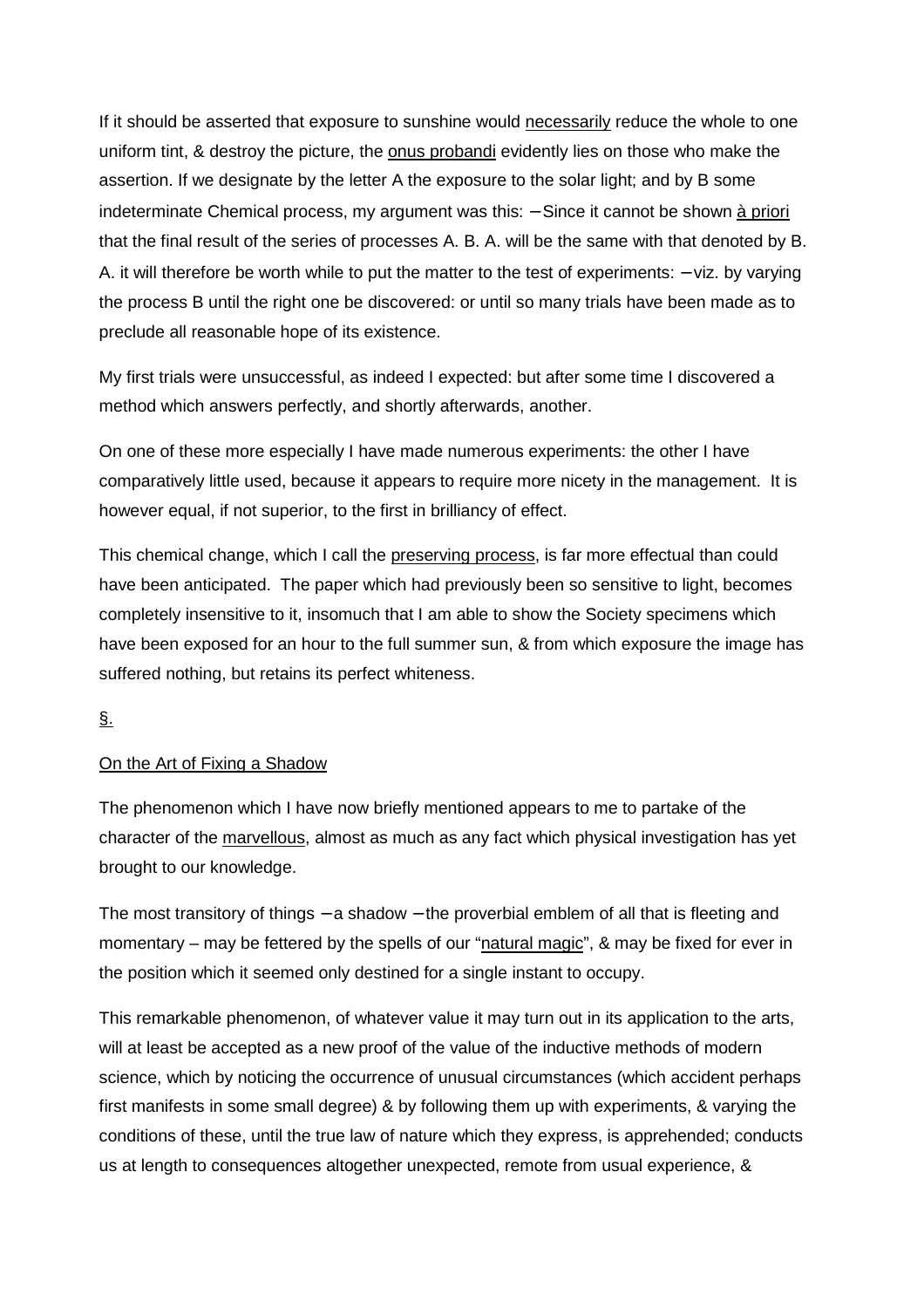contrary to almost universal belief. Such is the fact, that we may receive on paper the fleeting shadow; arrest it there; & in the space of a single minute fix it there so firmly as to be no more capable of change, even if thrown back into the sunbeam from which it derived its origin.

### §.

Before going further I may however add, that it is not always necessary to use a preserving process. This I did not discover until after I had acquired considerable practice in this art; having supposed at first that all these pictures would ultimately become indistinct if not preserved in some way from the change.

But experience has shown to me that there are at least two or three different ways in which the process may be conducted so that the images shall possess a character of durability, provided they are kept from the action of direct sunshine. These ways have presented themselves to notice rather accidentally than otherwise: in some instances without any particular memoranda having been made at the time; so that I am not yet prepared to state accurately, on which particular thing this sort of semi-durability depends, or what cause is best to be followed in order to obtain it. But as I have found that certain of the images which have been subjected to no preserving process, remain quite white and perfect after the lapse of a year or two, & indeed show no symptom whatever of changing: which others differently prepared (& left unpreserved) have grown quite dark in one tenth of that time – I think this singularity requires to be pointed out. Whether it will be of much value I do not know: perhaps it will be thought better to incur at first the small additional trouble of employing the preserving process, especially as the drawings thus prepared will stand the sunshine; while the unpreserved ones, however well they last in a portfolio or in common daylight, should not be risked in a very strong light, as they would be liable to change thereby even years after their original formation. This very quality however admits of useful application. For, this semidurable paper, which retains its whiteness for years in the shade, & yet suffers a change whenever exposed to the solar light, is evidently well suited to the use of a naturalist travelling in a distant country, who may wish to keep some memorial of the plants he finds, without having the trouble of drying them & carrying them about with him. He would only have to take a sheet of this paper, throw the image upon it & replace it in his portfolio.

The defect of this particular paper is, that in general the ground is not even; but this is of no consequence where utility alone & not beauty of effect, is consulted.

#### **Portraits**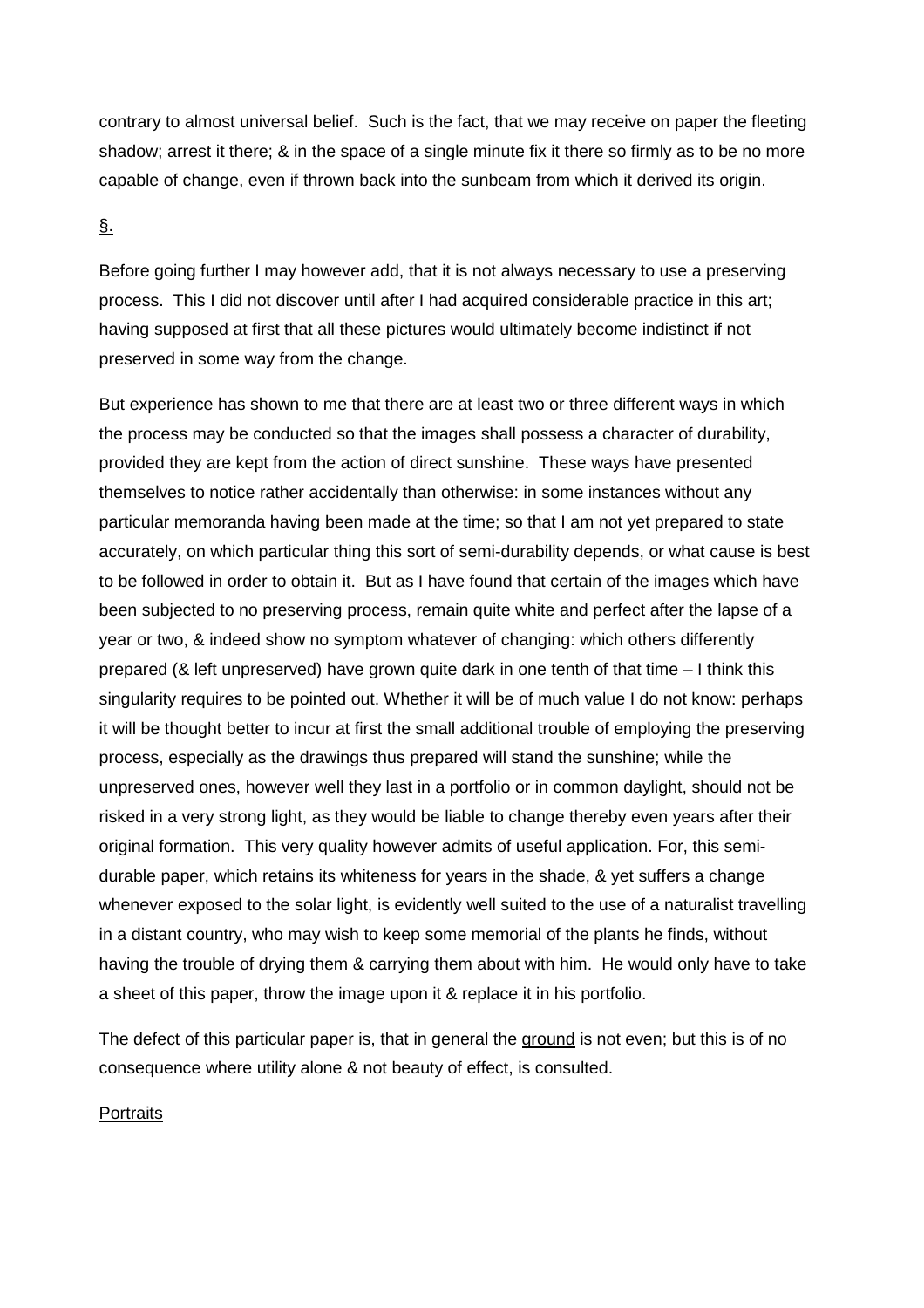Another purpose for which I think my method will be found very convenient is the making of outline portraits, or silhouettes. These are now often traced by the hand, from shadows projected by a candle. But the hand is liable to err from the true outline, & a very small deviation causes a notable diminution in the resemblance. I believe this manual process cannot be compared with the truth and fidelity with which the portrait is given by means of solar light.

### Paintings on glass

The shadow pictures which are found by exposing paintings on glass to solar light, are very pleasing. The glass itself, around the painting, should be blackened: such, for instance as are often employed for the magic lantern. The paintings on the glass should have no bright yellows or reds, for these stop the violet rays of light which are the only effective ones. The pictures thus formed resemble the productions of the artist's pencil more, perhaps, than any of the others. Persons to whom I have shown them have generally mistaken them for such, at the same time observing, that the style was new to them, & must be one rather difficult to acquire.

It is in these pictures only, that as yet, I have observed indications of Colour. I have not had time to pursue this branch of the enquiry further. It would be a great thing if by any means we could accomplish the delineation of objects in their natural colours. I am not very sanguine respecting the possibility of this: yet, as I have just now remarked, it appears possible to obtain at least some indication of variety of tint.

#### Application to the Microscope

I now come to a branch of the subject which appears to be very important and likely to prove extensively useful – the application of my method of delineating objects, to the solar microscope.

The objects which the microscope unfolds to our view, curious & wonderful as they are, are often singularly complicated. The eye indeed may comprehend the whole which is presented to it, in the field of view: but the powers of the pencil fail to express these minutiae of nature in their innumerable details. What artist could have skill or patience enough to copy them? Or, granting that he could do so, must it not be at the expense of much most valuable time, which might be more usefully employed?

Contemplating the beautiful picture which the solar microscope produces, the thought struck me whether it might not be possible to cause that image to impress itself upon the paper, &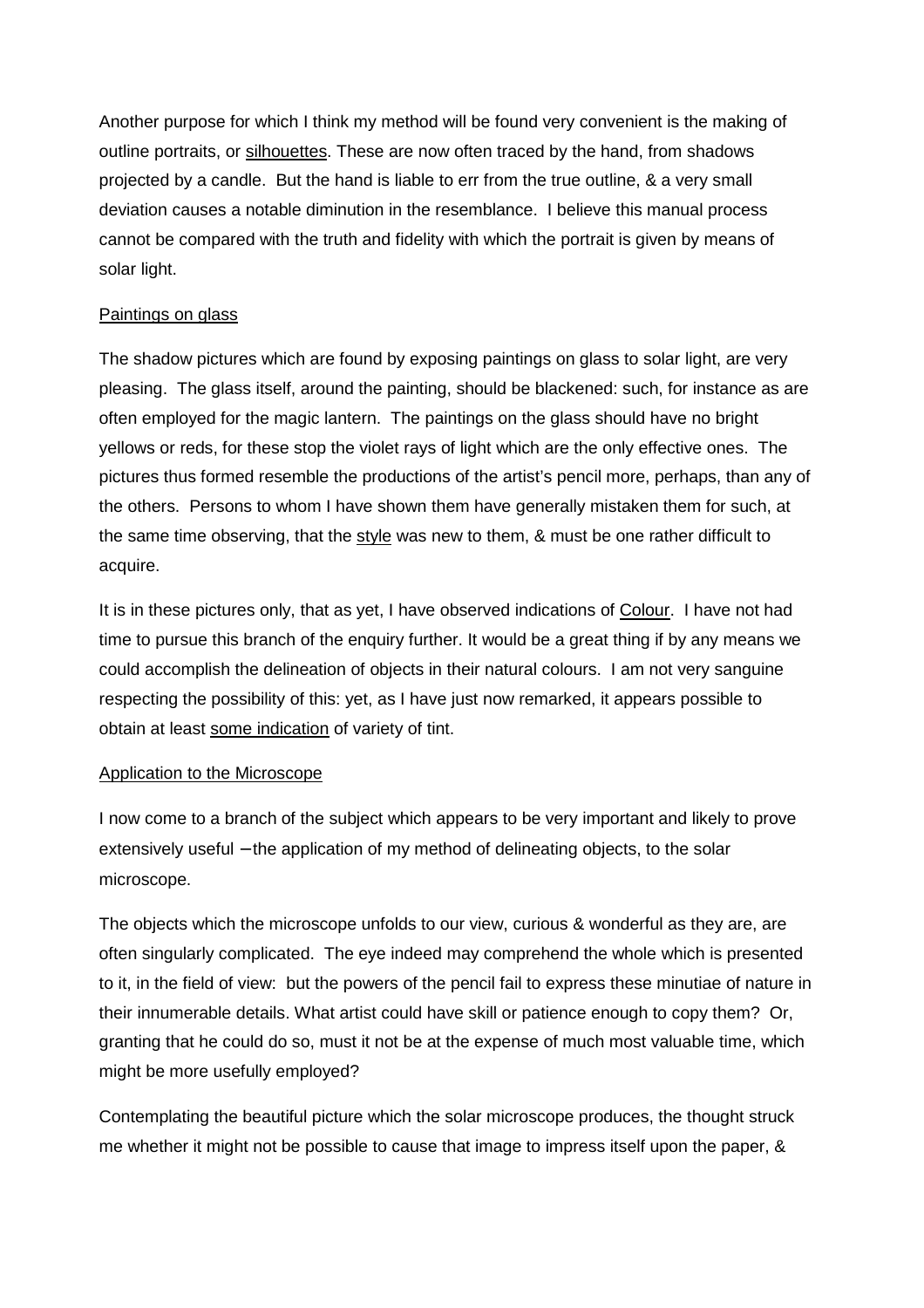thus to let Nature substitute her own imitable pencil, for the imperfect tedious & almost hopeless attempt of copying a subject so intricate?

My first attempt had no success. Although I chose a light day, & formed a good image of my object, upon prepared paper; on returning at the expiration of an hour I found that no effect had taken place – I was thereupon half inclined to abandon this experiment, when it occurred to me, that there was no reason to suppose that the common nitrate of silver was the most sensitive substance that exists, to the action of the Chemical Rays: – and though such should eventually prove to be the fact, at any rate it was not to be assumed without proof.

I therefore began a course of experiments in order to ascertain the influence of various modes of preparation, & I found these to be signally different in their results. I considered this matter chiefly in a practical point of view; for as to the theory, I confess that I cannot as yet understand the reason why the paper prepared in one way should be so much more sensitive, than in another.

The result of these experiments was the discovery of a mode of preparation vastly superior in sensibility to what I had originally employed: & by means of this, all those effects which I had before only anticipated as theoretically possible were found to be capable of realization.

When a sheet of this, which I shall call "Sensitive Paper" is placed in a dark chamber & the magnified image of some object thrown on it by the solar microscope; after the lapse of perhaps a quarter of an hour, the picture is found to be completed. I have not as yet used high magnifying power, on account of the consequent enfeeblement of the light. Of course, with a more sensitive paper, greater magnifying power will become desirable.

On examining one of these pictures, which I made about 3 years & a half ago, I find, by actual measurement of the picture and the object, that the latter is magnified 17 times in linear diameter, & in surface consequently 289 times. I have others which I believe are considerably more magnified; but I have lost the corresponding objects, so that I cannot here state the exact numbers.

Not only does this process save our time & trouble, but there are many objects, especially microscopic crystallisations, which alter so greatly in the cause of 3 or 4 days (and it could hardly take any artist less to delineate them in all their details) that they could never be drawn in the usual way.

I will now describe the degree of sensitiveness which this paper possesses − premising that I am far from supposing that I have reached the limit of which this quality is capable. On the contrary, considering the few experiments which I have made, (few, that is, in comparison with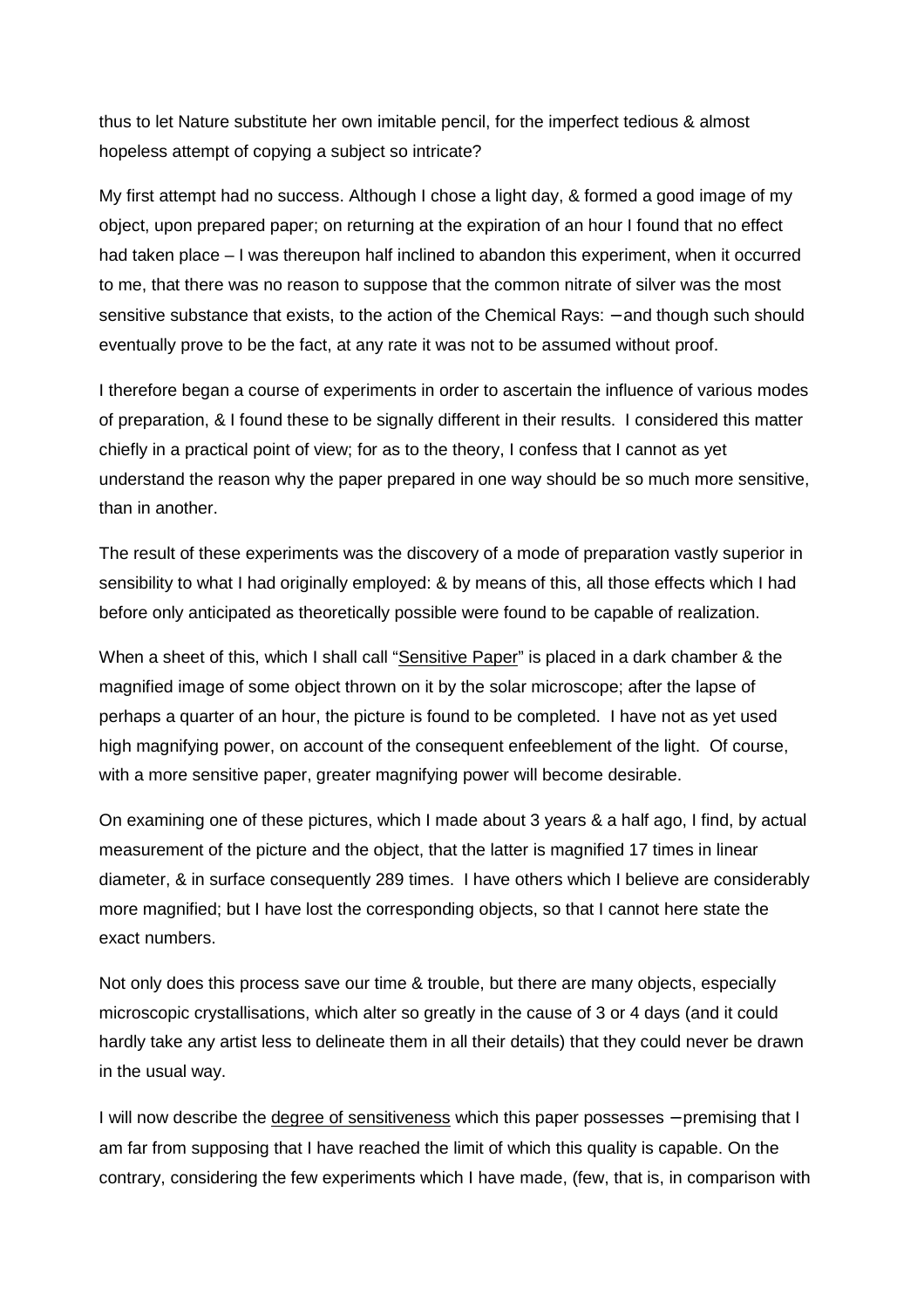the number which it would be easy to imagine & propose) I think it most likely, that other methods may be found, by which substances may be prepared perhaps as much transcending in sensitiveness the one which I have employed, as that does the ordinary state of the nitrate of silver.

But, to confine myself to what I have actually accomplished, in the preparation of a very sensitive paper.

When a sheet of this paper is brought towards a window, not one through which the sun shines, but looking in the opposite direction, it immediately begins to discolour.

For this reason, if the paper is prepared by sunlight, it must by no means be left uncovered, but as soon as finished be shut up in a drawer or cupboard & there left to dry: or else, dried at night by the warmth of a fire.

Before using this paper for the delineation of any object, I generally approach it for a little time towards the light, thus intentionally giving it a slight shade of colour, for the purpose of seeing that the ground is even. If it appears so, when thus tried to a small extent, it will generally be found to prove so in the final result. But if there are some places or spots in it which do not acquire the same tint as the rest, such a sheet of paper should be rejected: for there is a risk that when employed – instead of presenting a ground uniformly dark, which is essential to the beauty of the drawing, it will have large white spots, – places altogether insensible to the effect of light.

This singular circumstance I shall revert to elsewhere: it is sufficient to mention it here:

The paper then, which is thus readily sensitive to the light of a common window, is of course much more so, to the direct sunshine. Indeed, such is the velocity of the effect then produced, that the picture may be said to be ended almost as soon as it is begun.

To give some more definite idea of the rapidity of the process, I will state, that after various trials the nearest evaluation which I could make of the time necessary for obtaining the picture of an object so as to have pretty distinct outlines, when I employed the full sunshine, was half a second.

## Architecture, Landscape, & external Nature

But perhaps the most curious application of this art is the one I am now about to relate. At least, it is that which has appeared the most surprising to those who have examined my collection of pictures formed by solar light.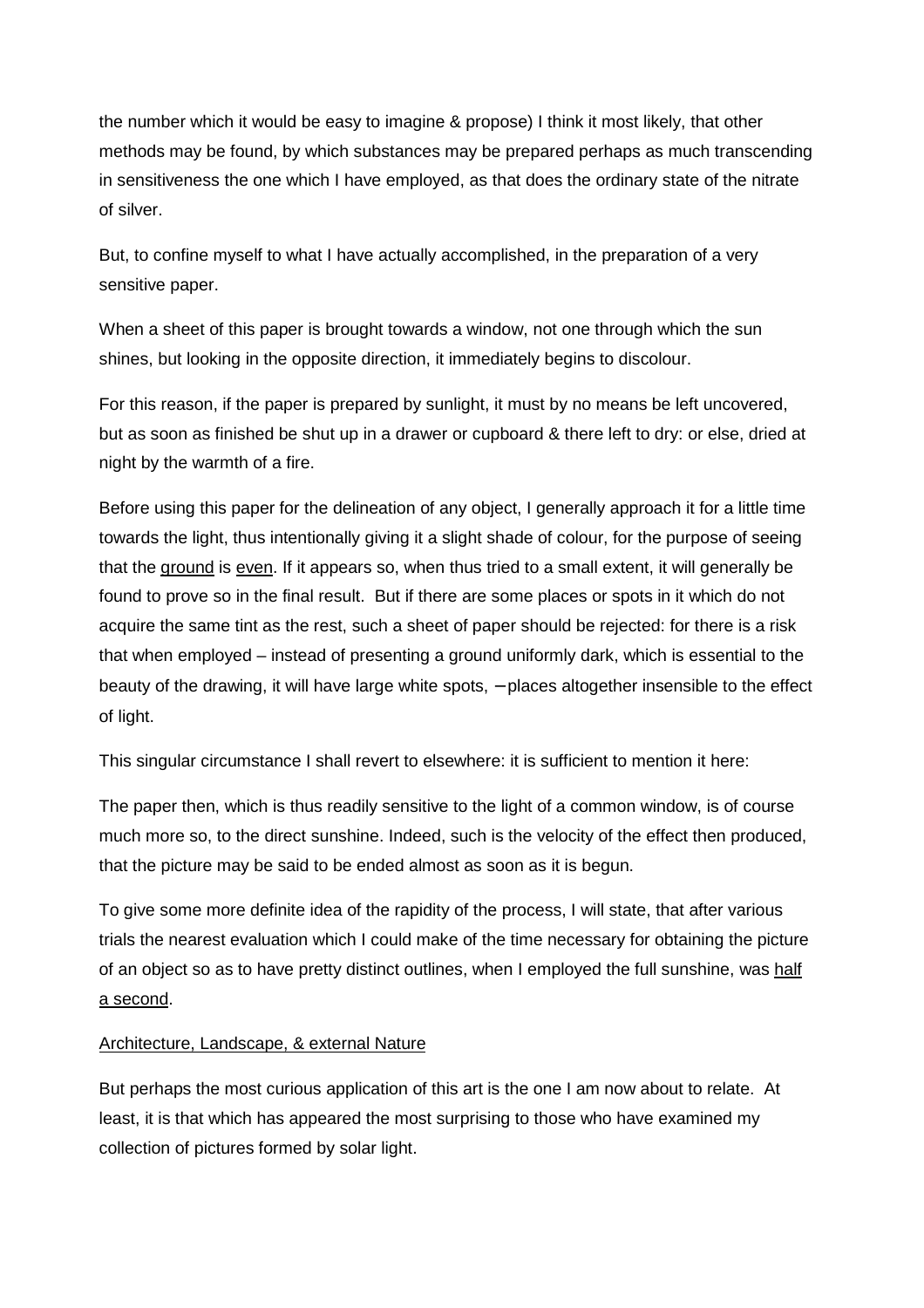Everyone is acquainted with the beautiful effects which are produced by a Camera Obscura & has admired the vivid picture of external nature which it displays. It had often occurred to me, that if it were possible to retain upon the paper the lovely scene which thus illuminates it for a moment; or if we could but fix the outlines of it, the lights & shadows: divested of all colour; such a result could not fail to be most interesting. And however much I might be disposed at first to treat this notion as a scientific dream, yet when I had succeeded in fixing the images of the Solar Microscope by means of a peculiarly sensitive paper, there appeared no longer any doubt that an analogous process would succeed in copying the objects of external nature although indeed they are much less illuminated.

Not having with me in the country a camera obscura of any considerable size, I constructed one out of a large box, the image being thrown upon one end of it by a good object glass fixed in the opposite end.

This apparatus being armed with a sensitive paper was taken out in a summer afternoon & placed about 100 yards from a building favourably illuminated by the sun. An hour or two afterwards I opened the box, & I found depicted upon the paper a very distinct representation of the building, with the exception of those parts of it which were in the shade.

A little experience in this branch of the art showed me, that with smaller camera obscuræ the effect would be produced in a smaller time.

Accordingly I had several small boxes made, in which I fixed lenses of shorter focus, and with these I obtained very perfect but extremely small pictures: such as without great stretch of imagination might be supposed to be the work of some Lilliputian artist. They require indeed examination with a lens, to discover all their minutiæ.

In the summer of 1835 I made in this way a great number of representations of my house in the country; which is well suited to the purpose, from its ancient & remarkable architecture. And this building I believe to be the first, that was ever yet known to have drawn its own picture.

The method of proceeding was this: – Having first adjusted the paper to the proper focus, in each of these little cameræ, I then took a number of them with me out of doors, & placed them in different situations around the building. After the lapse of half an hour I gathered them all up, & brought them within doors to open them. When opened, there was found in each a miniature picture of the objects before which it had been placed.

To the traveller in distant lands, who is ignorant as too many unfortunately are, of the art of drawing, this little invention may prove of real service. And even to the artist himself, however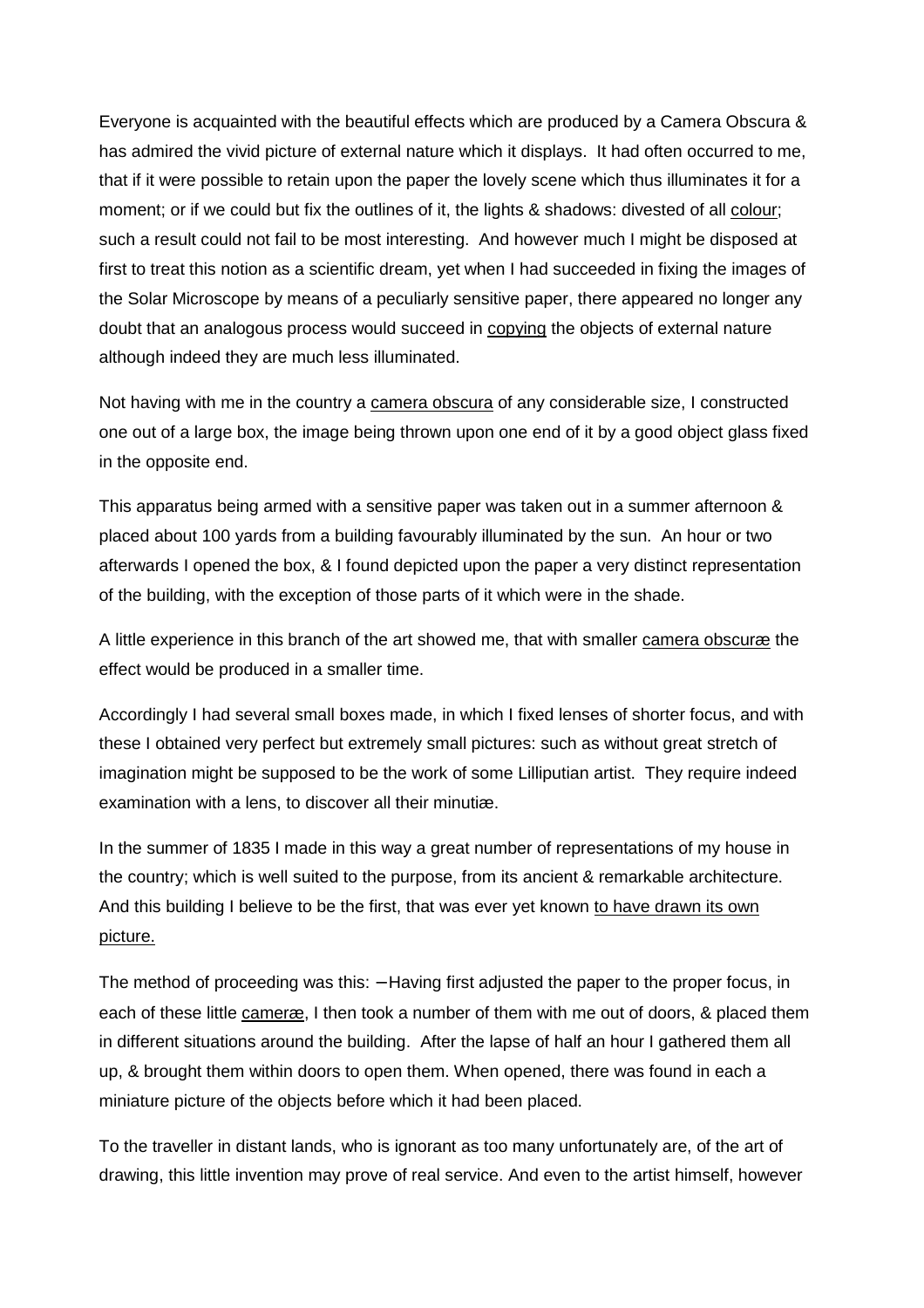skilful he may be. For although this natural process does not produce an effect much resembling the productions of his pencil; & therefore cannot be considered as capable of replacing them: yet it is to be recollected that he may often be so situated, as to be able to devote only a single hour to the delineation of some very interesting locality. Now, since nothing prevents him from simultaneously disposing, in different positions, any number of these little cameræ, it is evident that their collective results, when examined afterwards, may furnish him with a large body of interesting memorials, & with numerous details which he had not had himself time either to note down or to delineate.

### Delineations of sculpture.

Another use which I propose to make of my invention is for the copying of statues & basreliefs. I place these in strong sunshine, & put before them at a proper distance & in the requisite position a small camera obscura containing the prepared paper. In this way I have obtained images of various statues &c. I have not pursued this branch of the subject to any extent: but I expect interesting results from it & that it may be usefully employed under many circumstances.

### Copying of Engravings

The invention may be employed with great facility for obtaining copies of drawings, or engravings, or facsimiles of M.S.S.

For this purpose the engraving is pressed upon the prepared paper, with its engraved side in contact with the latter. The pressure must be as uniform as possible, that the contact may be perfect: for, the least interval sensibly injures the result, by producing a kind of clouding in lieu of the sharp strokes of the original.

When placed in the sun, the solar light gradually traverses the paper, except in those placed where it is prevented from doing so by the opaque lines of the engraving. It therefore of course makes an exact images or print of the design. This is one of the experiments which Davy and Wedgwood state that they tried, but failed, from want of sufficient sensibility in their paper.

The length of time requisite for effecting the copy depends on the thickness of the paper on which the engraving has been printed.

At first I thought that it would not be possible to succeed with thick papers: but I found on trial that the success of the method was by no means so limited. It is enough for the purpose, if the paper allows any of the solar light to pass.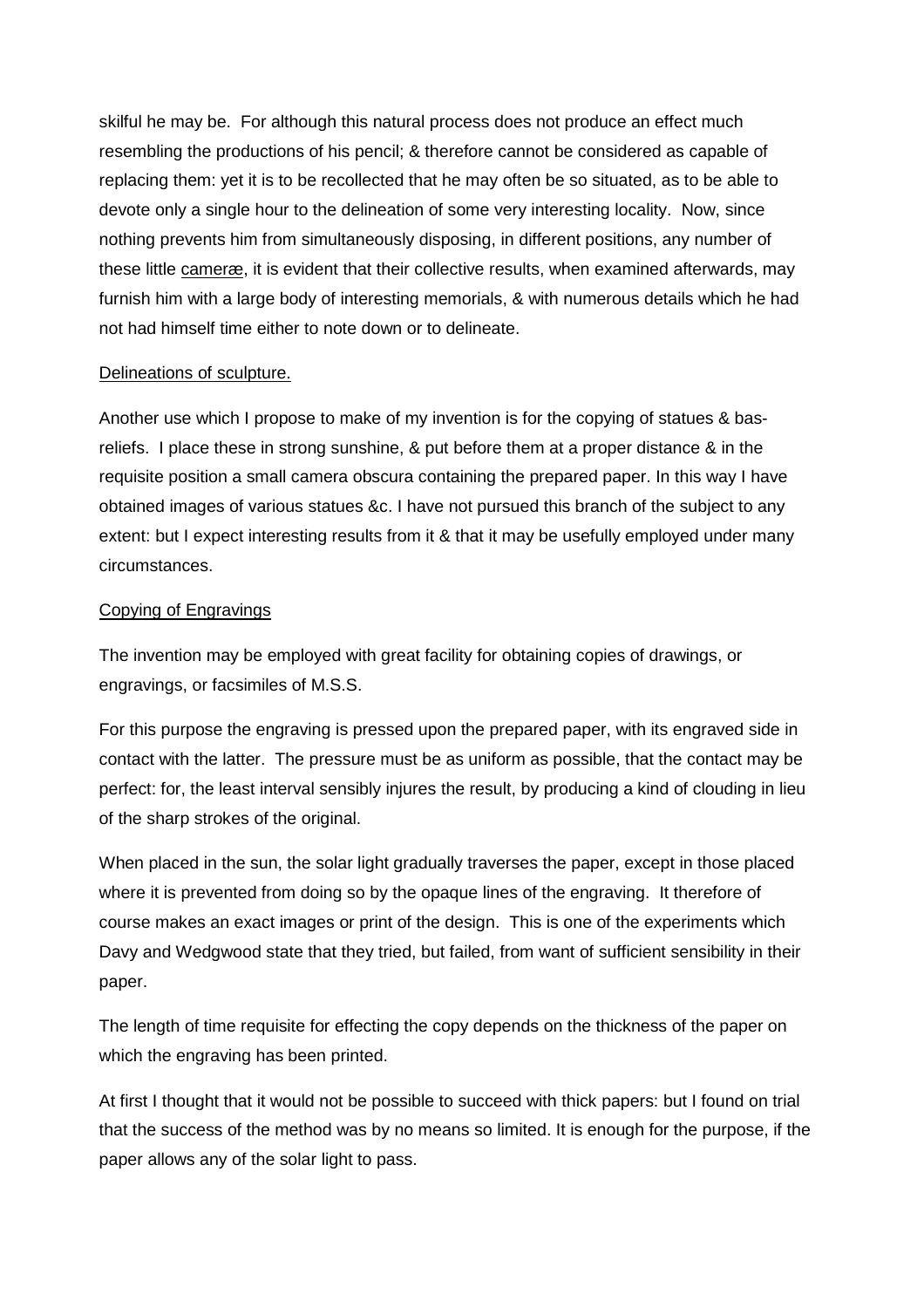Then the paper is thick, I allow half an hour for the formation of a good copy. In this way I have copied very minute complicated & delicate engravings, crowded with figures of small size, which were rendered with great distinctness.

The effect of the copy, though of course unlike the original, (substituting as it does lights for shadows and vice versa) yet is often very pleasing, & would I think suggest to artists useful ideas respecting light & shade.

It may be supposed that the engraving would be soiled or injured by being thus pressed against the prepared paper. There is not much danger of this, provided both are perfectly dry. It may be well to mention however, that in case any stain should be perceived on the engraving it may be readily removed by a chemical application which does no injury whatever to the paper.

In copying engravings &c. by this method, the lights & shadows are reversed: consequently the effect is wholly altered. But if the picture so obtained is first preserved so as to bear sunshine, it may be afterwards itself employed as an object to be copied: & by means of this second process the lights & shadows are brought back to their original disposition. In this way we have indeed to contend with the imperfections arising from 2 processes instead of one; but I believe this will be found merely a difficulty of manipulation.

I propose to employ this for the purpose more particularly of multiplying at small expense copies of such rare or unique engravings as it would not be worth while to reengrave, from the limited demand for them.

I will now add a few remarks concerning the very singular circumstance which I have before briefly mentioned, viz. that the paper sometimes, although intended to be prepared of the most sensitive quality, turns out on trial to be wholly insensible to light, & incapable of change. The most singular part of this, is the very small difference in the mode of preparation which causes so wide a discrepancy in the results. For instance, a sheet of paper is all prepared at the same time, & with the intention of giving it as much uniformity as possible. And yet, when exposed to sunshine, this paper will exhibit large white spots of very definite outline, where the preparing process has failed; the rest of the paper, where it has succeeded, turning black as rapidly as possible. Sometimes the spots are of a pale tint of cærulean blue, & are surrounded by exceedingly definite outlines of perfect whiteness contrasting very much with the blackness of the part immediately succeeding.

With regard to the theory of this, I am only prepared to state as my opinion at present that itis a case of what is called "unstable equilibrium". The process followed is such as to produce